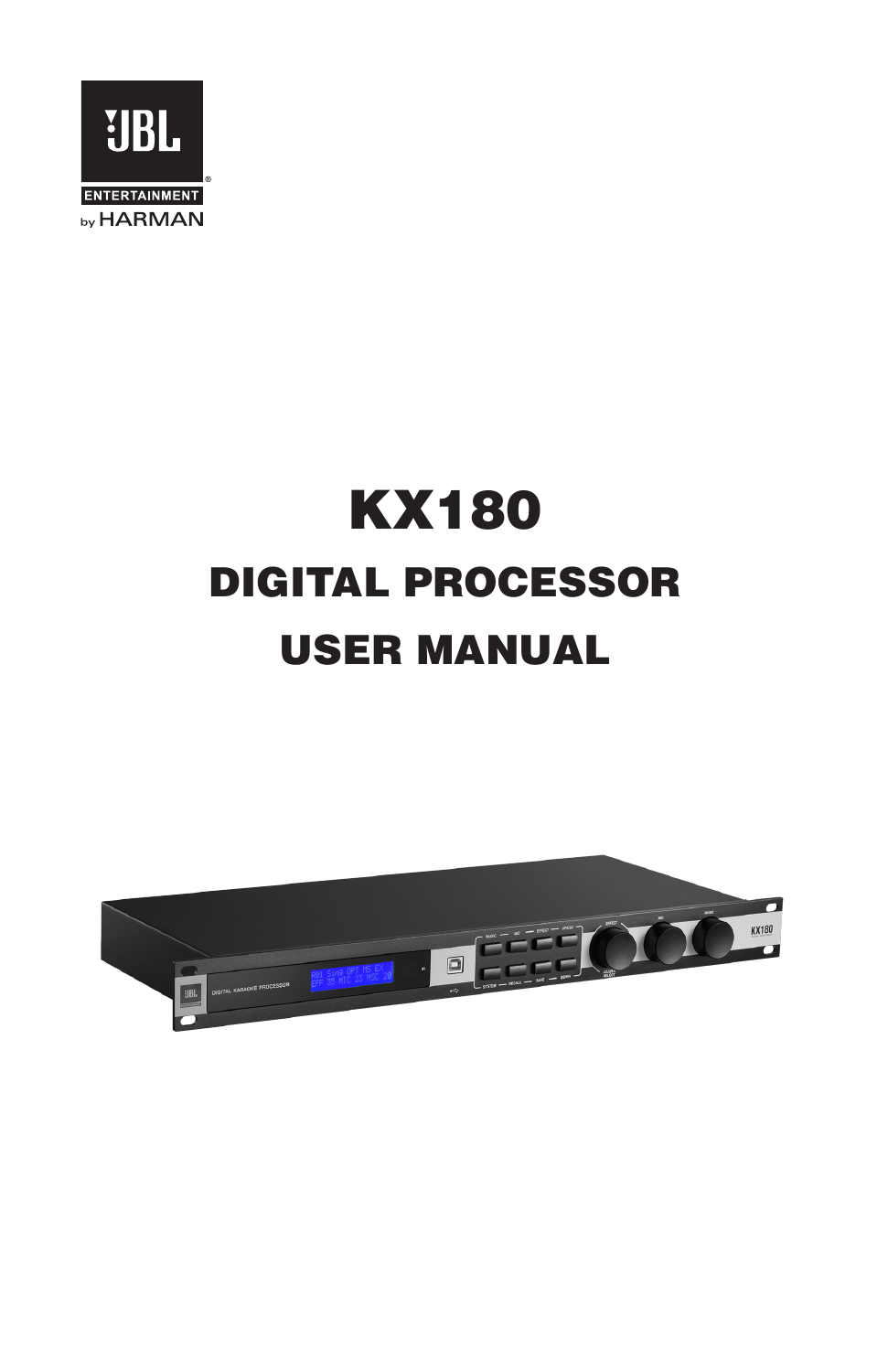# **Table of Contents**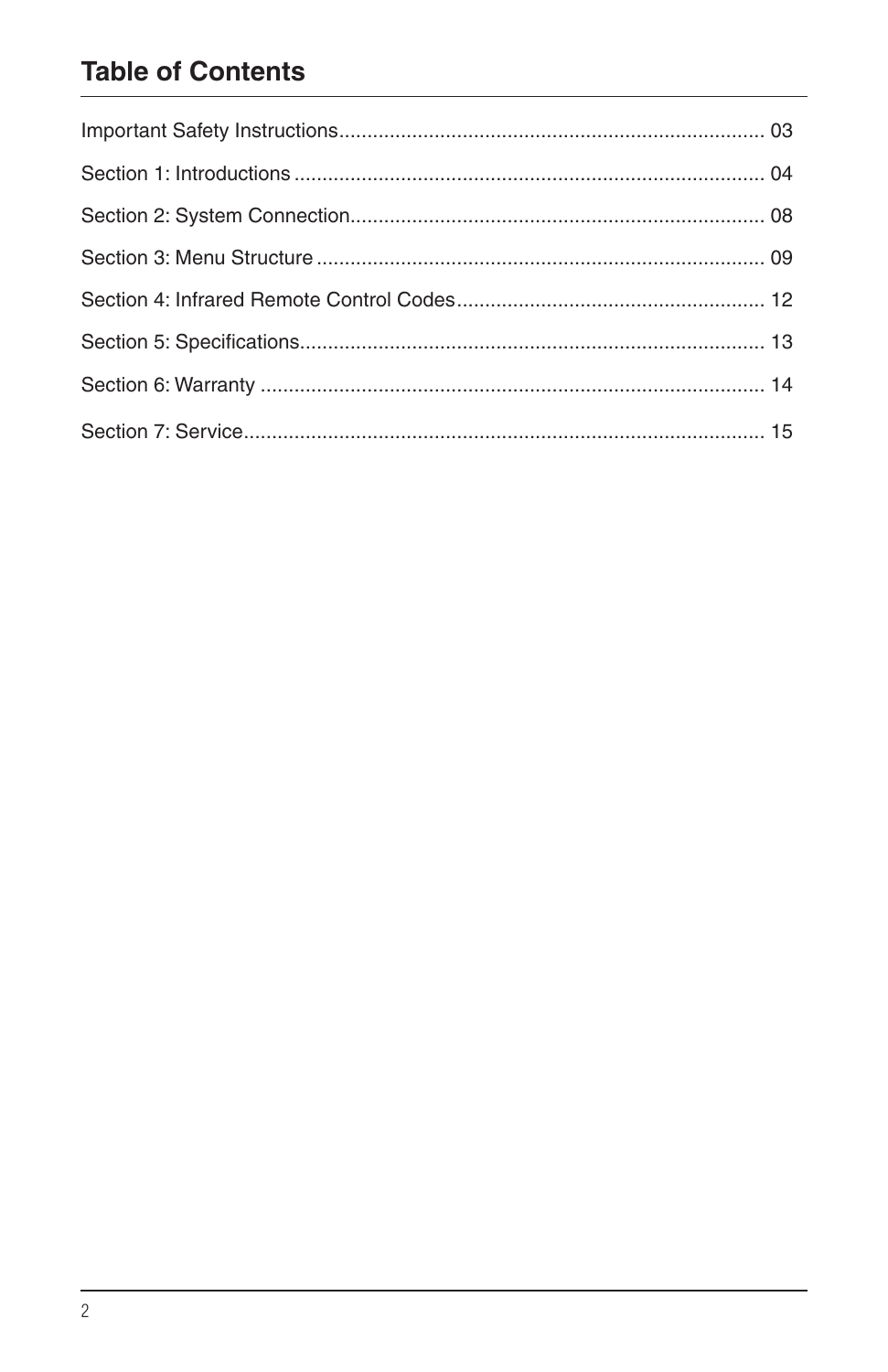# **Important Safety Instructions**



simultaneously.

#### **WARNING FOR YOUR PROTECTION READ THE FOLLOWING:**

KEEP THESE INSTRUCTIONS

HEED ALL WARNINGS

FOLLOW ALL INSTRUCTIONS

THE APPARATUS SHALL NOT BE EXPOSED TO DRIPPING OR SPLASHING LIQUID AND NO OBJECT FILLED WITH LIQUID, SUCH AS VASES, SHALL BE PLACED ON THE APPARATUS

CLEAN ONLY WITH A DRY CLOTH.

DO NOT BLOCK ANY OF THE VENTILATION OPENINGS. INSTALL IN ACCORDANCE WITH THE MANUFACTURER'S INSTRUCTIONS.

DO NOT INSTALL NEAR ANY HEAT SOURCES SUCH AS RADIATORS, HEAT REGISTERS, STOVES, OR OTHER APPA-RATUS (INCLUDING AMPLIFIERS) THAT PRODUCE HEAT.

ONLY USE ATTACHMENTS/ACCESSORIES SPECIFIED BY THE MANUFACTURER.

UNPLUG THIS APPARATUS DURING LIGHTNING STORMS OR WHEN UNUSED FOR LONG PERIODS OF TIME.

Do not defeat the safety purpose of the polarized or grounding-type plug. A polarized plug has two blades with one wider than the other. A grounding type plug has two blades and a third grounding prong. The wide blade or third prong are provided for your safety. If the provided plug does not fit your outlet, consult an electrician for replacement of the obsolete outlet.

Protect the power cord from being walked on or pinched particularly at plugs, convenience receptacles, and the point where they exit from the apparatus.

Use only with the cart stand, tripod bracket, or table specified by the manufacture, or sold with the apparatus. When a cart is used, use caution when moving the cart/apparatus combination to avoid injury from tip-over.



Refer all servicing to to qualified service personnel. Servicing is required when the apparatus has been damaged in any way, such as power-supply cord or plug is damaged, liquid has been spilled or objects have fallen into the apparatus, the apparatus has been exposed to rain or moisture, does not operate normally, or has been dropped.

POWER ON/OFF SWITCH: For products provided with a power switch, the power switch DOES NOT break the connection from the mains.

MAINS DISCONNECT: The plug shall remain readily operable. For rack-mount or installation where plug is not accessible, an all-pole mains switch with a contact separation of at least 3 mm in each pole shall be incorporated into the electrical installation of the rack or building.

FOR UNITS EQUIPPED WITH EXTERNALLY ACCESSIBLE FUSE RECEPTACLE: Replace fuse with same type and rating

MULTIPLE-INPUT VOLTAGE: This equipment may require the use of a different line cord, attachment plug, or both, depending on the available power source at installation. Connect this equipment only to the power source indicated on the equipment rear panel. To reduce the risk of fire or electric shock, refer servicing to qualified service personnel or equivalent.

If connected to 240V supply, a suitable CSA/UL certified power cord shall be used for this supply.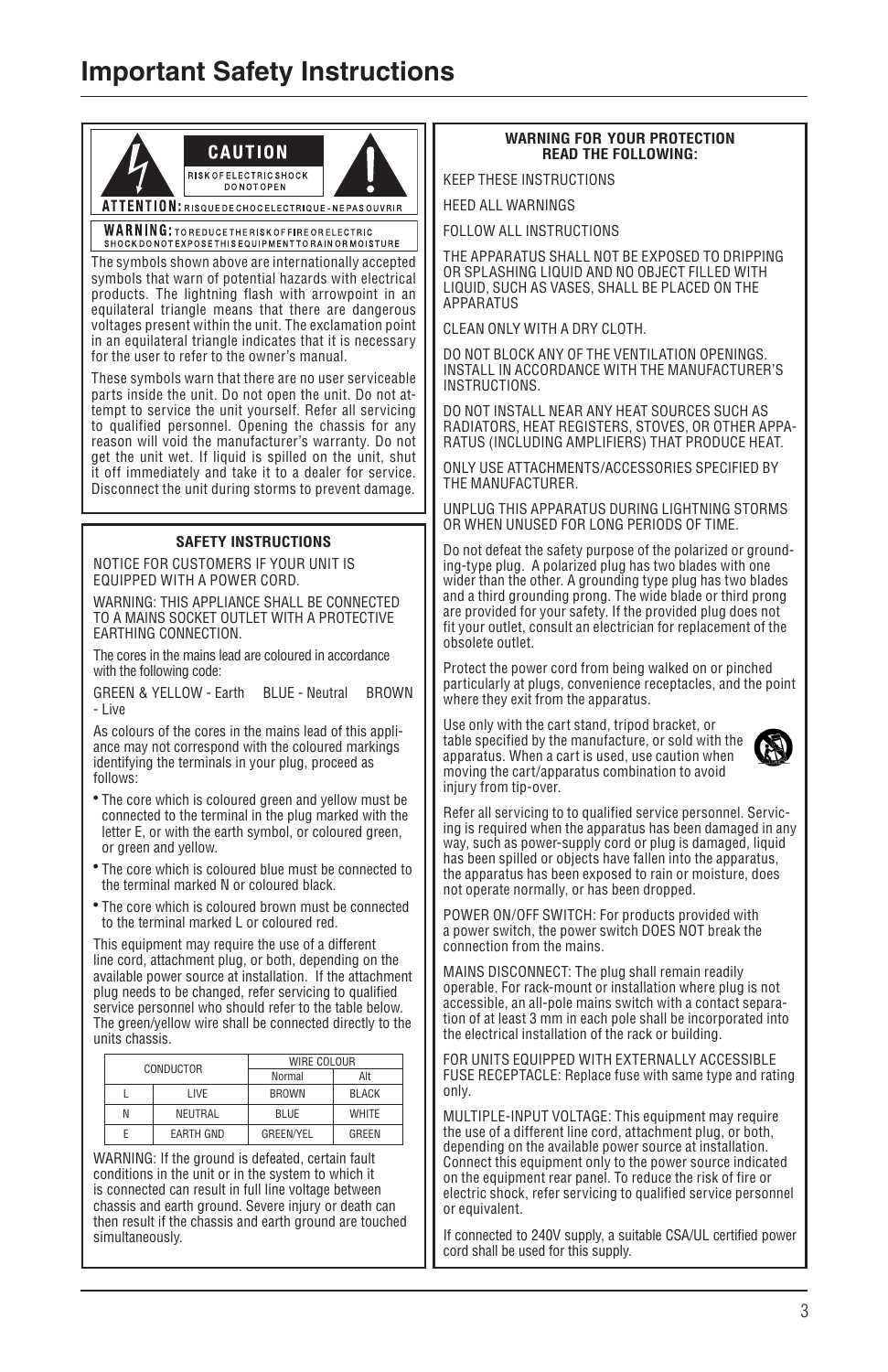# ABOUT JBL KX180

KX180 is a professional-grade digital processor designed for karaoke applications and provides a full set of audio processing for enhancing or fine-tuning music and voice. KX180 is equipped with three 6.5mm connectors for microphone input, two groups of RCA connectors and an optical connector for music input, and one pair of RCA connectors for recording out. It supports storage and recall of up to 10 presets and manual or auto control of Dance or Sing mode.

#### **Echo, Reverb and Effect**

KX180 offers five reverb effects: Room, Small Hall, Large Hall, Vocal and Custom.

In Custom effect mode, users are allowed to adjust the following parameters: Early Reflections Volume, Early Reflections Delay, Early Reflections HF Damping, Later Reflections Volume, Later Reflections Delay, Later Reflections HD Damping, Reverb Space, Reverb Density, Reverb HF Damping, etc.

Among all the parameters, the HF damping will affect the color of the sound, the higher its coefficient, the more presence of high frequency you will get.

#### **Dance and Sing Mode**

KX180 provides two operation modes - Dance and Sing, which can be engaged automatically or manually. Under Auto control, detection of any active microphone input will automatically switch the system to the Sing mode from the Dance mode. The two modes can also be selected manually through its graphic user interface.

Users are allowed to create unique Dance and Sing mode by adjusting parameters of Music, Main Out, Surround, Center and Sub.

#### **Control Methods**

KX180 can be fine-tuned through the tailor-designed graphic user interface or quick set up using the front panel controls. Connection with a VOD system can be realized through IR.

# FEATURES

- Two groups of microphone inputs
- 15-band PEQ and compressor for each Mic Input
- Three levels of Feedback Inhibition for each Mic Input
- Independent control of Echo and Reverberation
- Two pairs of RCA connectors and an Optical connector for Music Input
- 15-band PEQ for Music Input
- Three levels of Excitement for Music Input
- Six output channels: Right, Left, Centre, Sub, Surround Right and Surround Left.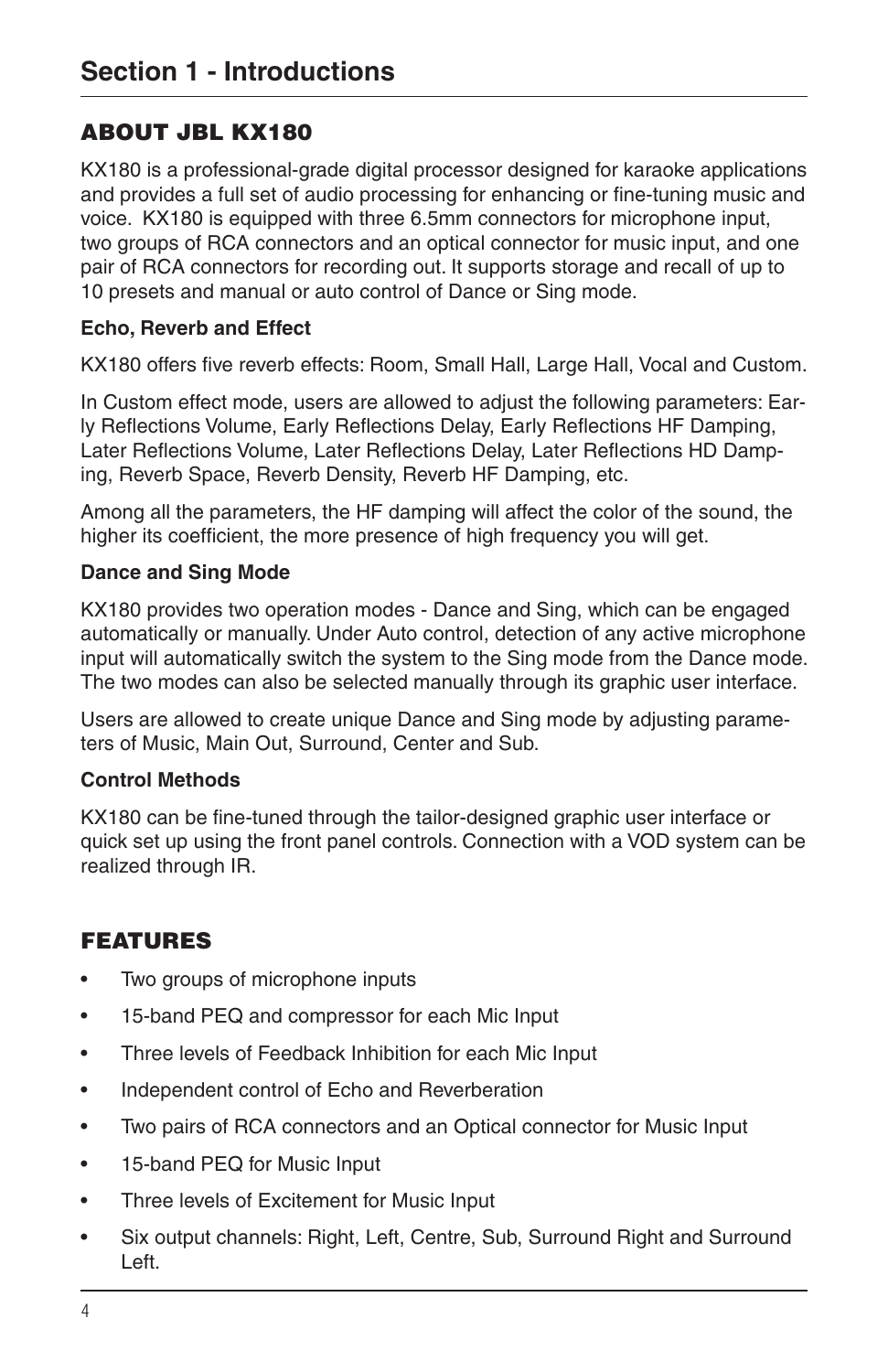# **Section 1 - Introductions**

- 10-band PEQ for Right and Left Outputs
- 7-band PEQ for Surround and Centre Outputs
- 5-band PEQ for Subwoofer Output
- Compressor provided for each output channel
- Two independent REC channels can be paired into stereo
- Authority control for front panel controls
- Up to 10 presets can be saved
- Dance or Sing mode of each microphone input channel can be switched manually or automatically

# UNPACKING

Please unpack and inspect your processor for any damage that may have occurred during transit. If damage is found, notify the transportation company immediately. Only you can initiate a claim for shipping damage. Save the shipping carton as evidence of damage for the shipper's inspection.



**NOTE:** Please save all packing materials for future transportation use. Never ship the unit without the factory pack.

# PACKING LIST

- 1 x JBL KX180 Digital Processor
- 1 x Power Cord
- 1 x User Manual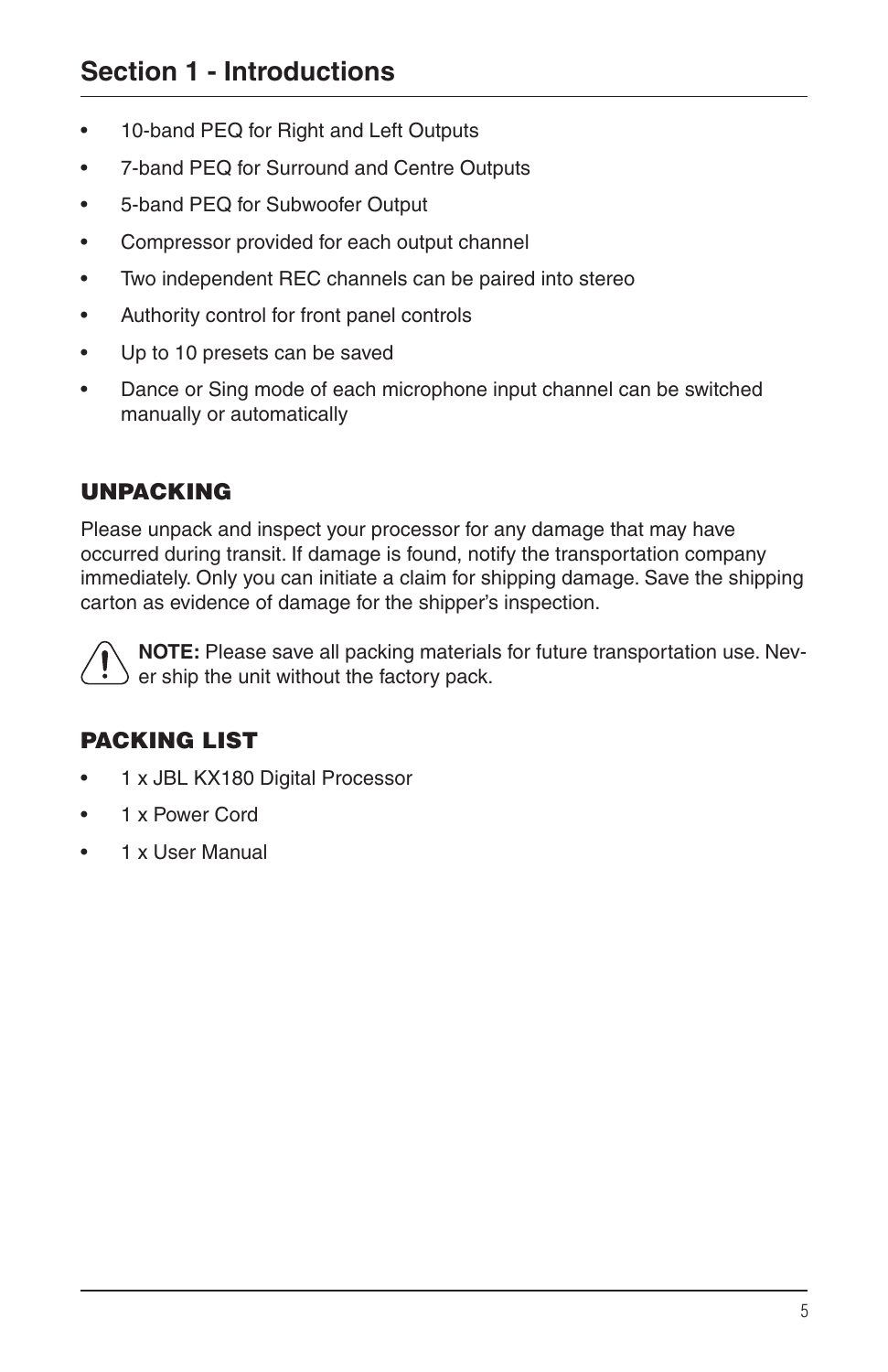# FRONT AND REAR PANELS



#### **Front Panel**

- 1. **LCD Display:** displays the initial settings after boosting or parameters when any control is used.
- 2. **IR:** accepts IR signal sent through an IR remote or transmitter.
- 3. **USB Interface:** Type-B USB connector. Connects to a PC for GUI operation.
- 4. **Menu Buttons:** includes six parameter buttons (MUSIC, MIC, EFFECT, SYSTEM, RECALL & SAVE) and two navigation buttons (UP/ESC & DOWN).
	- **• MUSIC:** press to visit or edit Music Input and Output paramters.
	- **• MIC:** press to visit or edit parameters of Mic 1, Mic 2 and Mic 3.
	- **• EFFECT:** press to visit or edit Effect Input EQ, Echo and Reverb paramters.
	- **• SYSTEM:** press to visit or edit Signal Source, Initial Preset/Volume, Limit Volume, Data Save Mode, Music Excite, Microphone Feedback Inhibition, Keyboard and Authority Control, etc.
	- **• RECALL:** press to recall data from a preset.
	- **• SAVE:** press to save data to a preset.
	- **• UP/ESC:** Short-press will navigate to the previous parameter or escape to the last screen. Long-press will navigate to the homescreen.
	- **• DOWN:** press to navigate to the next parameter.
- 5. **EFFECT / ADJUST/SELECT:** this knob can be used for Effect Volume adjustment, unlocking the homescreen and parameter editing.
	- **• To adjust Effect Volume:** when the LCD shows the homescreen, rotate the knob to adjust the EFFECT volume.
	- **• To unlock the LCD homescreen:** when the LCD is locked, press and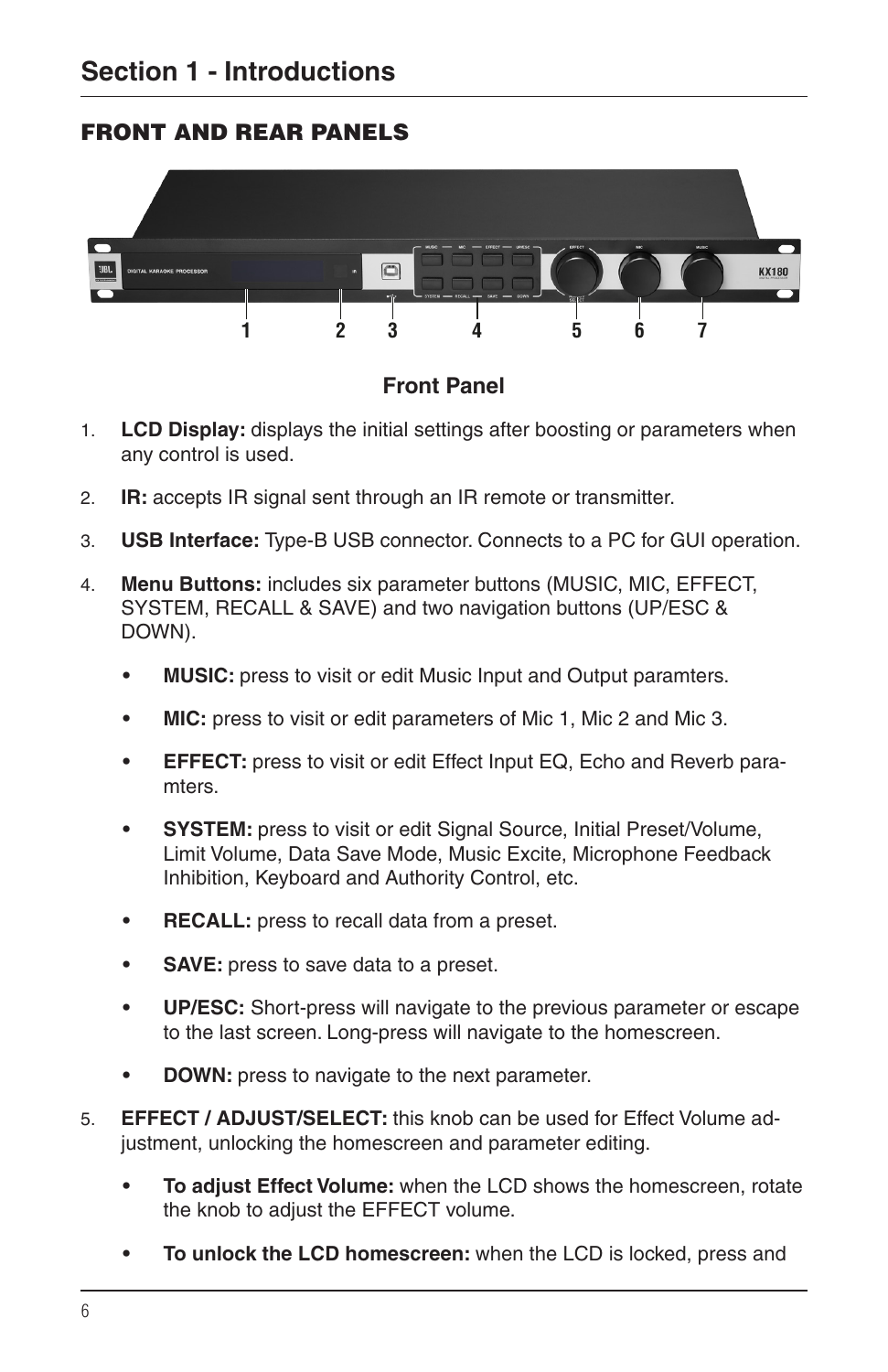rotate the knob to enter the 4-digit password and then press to confirm.

- **• To edit paramters:** when the LCD is unlocked and any menu button (4) is pressed, short-press the knob to enter into the next level menu or parameter. Short-press the knob to select a parameter. The selected parameter will flash. Rotate the knob to edit the value.
- 6. **MIC:** rotate the knob to adjust microphone volume.
- 7. **MUSIC:** rotate the knob to adjust music volume.



## **Rear Panel**

- 1. **MIC 1 & MIC 2:** accepts 1/4" (6.35mm) microphone jack plug. A seperate gain control is provided for each input.
- 2. **MIC 3:** accepts 1/4" (6.35mm) microphone jack plug. A gain control is provided.
- 3. **OPTICAL:** accepts digital signal input.
- 4. **BGM:** A pair of RCA connectors. Accepts analog input signal.
- 5. **VOD:** A pair of RCA connectors. Accepts analog input signal.
- 6. **REC:** A pair of RCA connectors. Connects to an audio recorder for karaoke recording.
- 7. **OUTPUT CHANNELS:** include Right, Left, Center, Sub, Surround Right and Surround Left output. All uses unbalanced XLR connectors to connect to professional amplifiers or powered speakers.
- 8. **VENTILATION OUTLET:** For cooling-air ventilation. Do not block!
- 9. **POWER SWITCH:** Press to turn on or off the device.
- 10. **POWER INLET:** Accepts AC power using the power cable provided. Power requirement: ~220VAC 50Hz.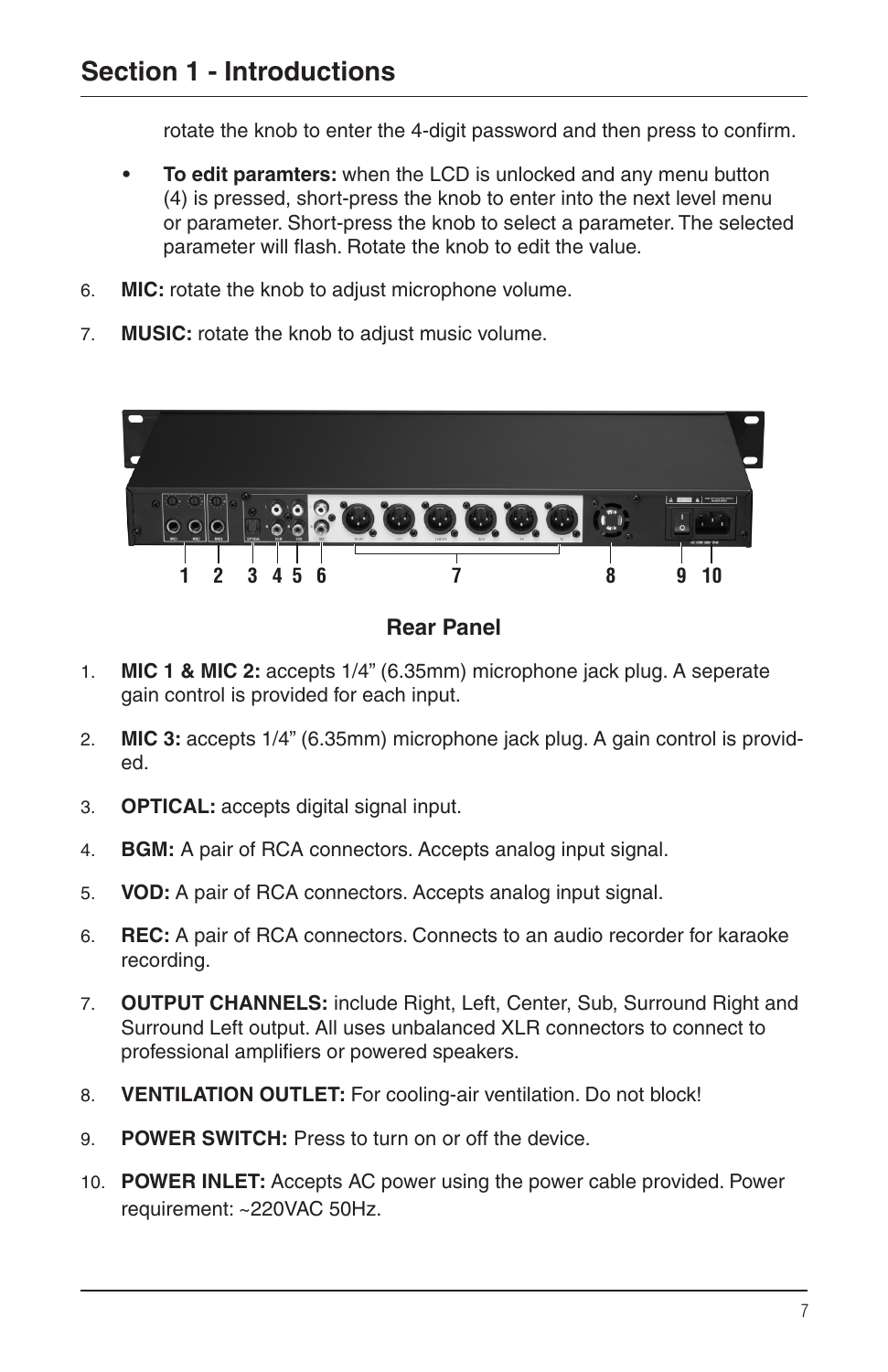# SYSTEM CONNECTION

Please refer to the Typical Connection below to set up your audio system.

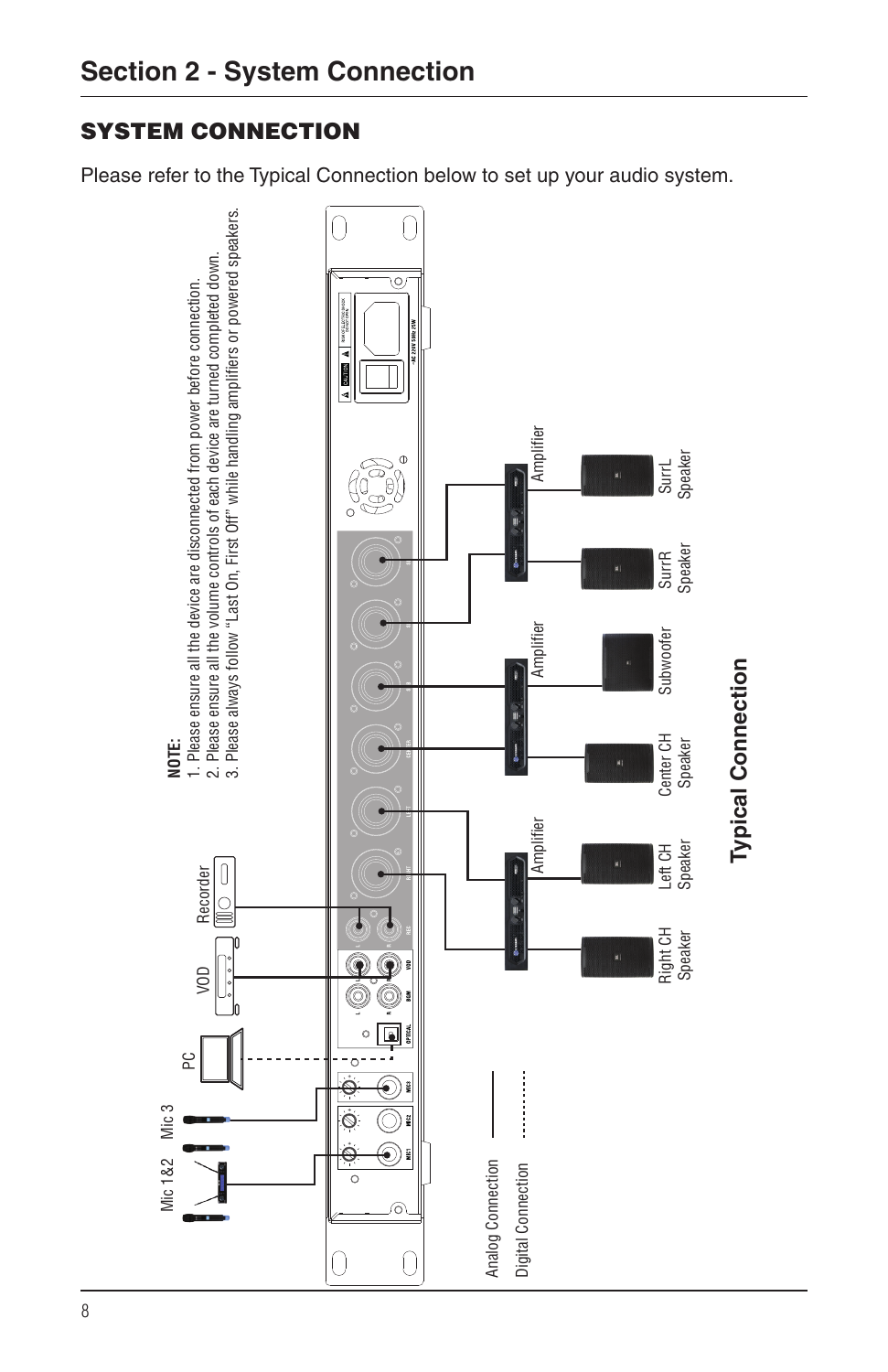#### MENU STRUCTURE

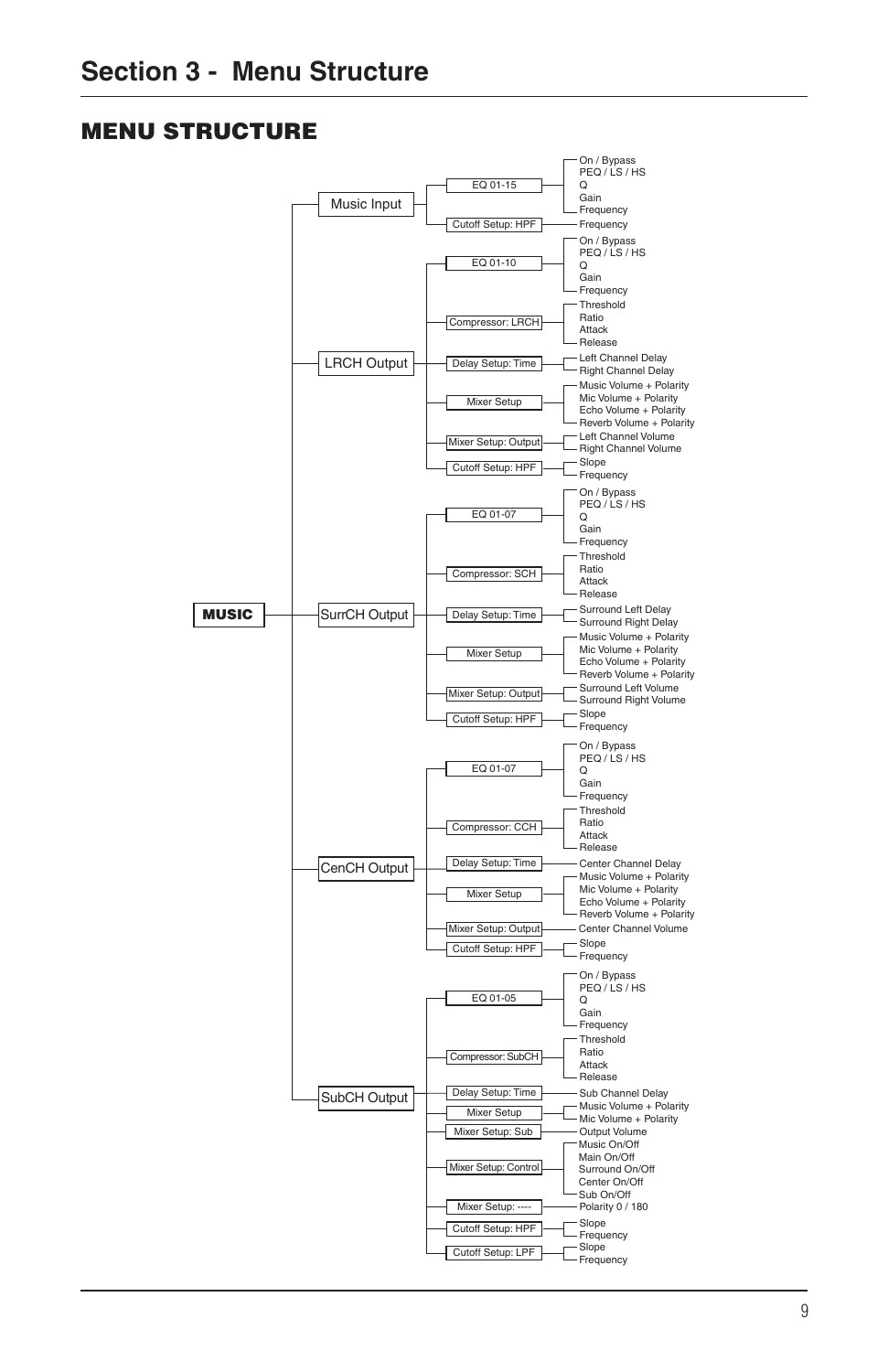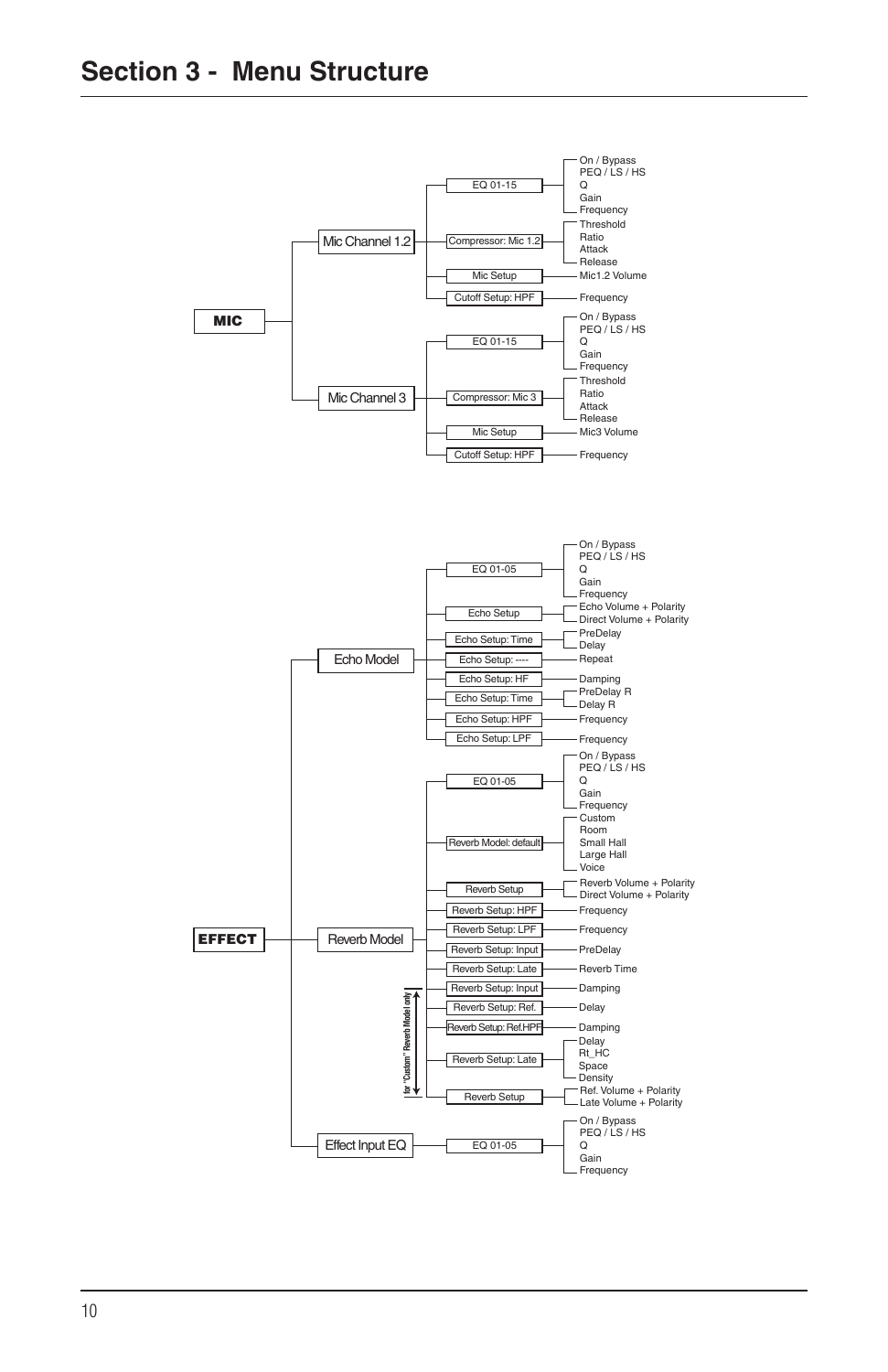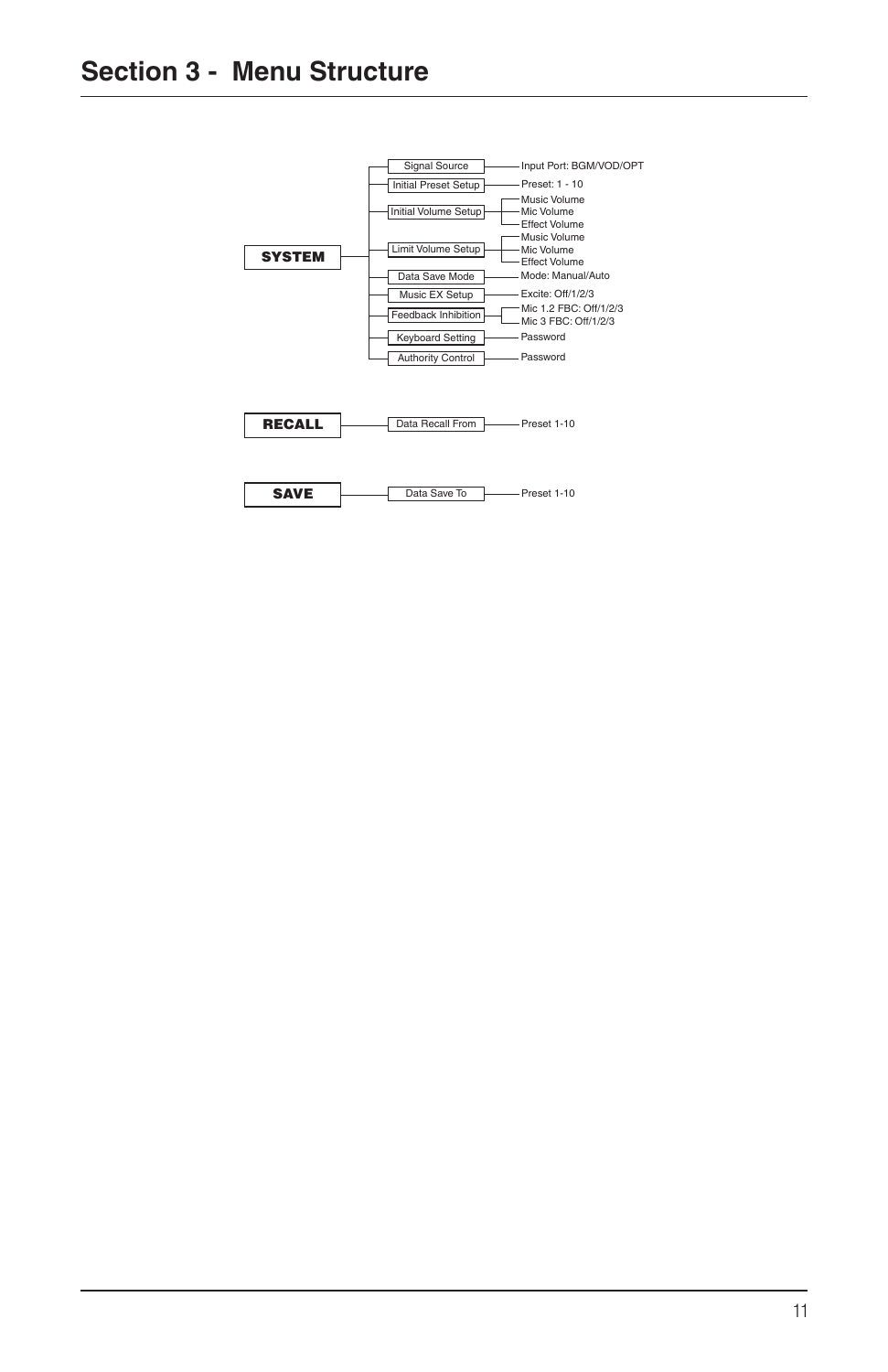# INFRARED REMOTE CONTROL CODES

IRDA: based on standard IRDA protocal

User code: DB

| <b>Volume</b>           |    |              |    |            |    |  |
|-------------------------|----|--------------|----|------------|----|--|
| Music $+$               | 0e | $Mic +$      | 00 | $Effect +$ | 0f |  |
| Music -                 | 1a | Mic -        | 03 | Effect -   | 01 |  |
| <b>General Function</b> |    |              |    |            |    |  |
| Lock                    | 09 | Mode Select  | 0d |            |    |  |
| Mute                    | 1f | Input Select | 19 |            |    |  |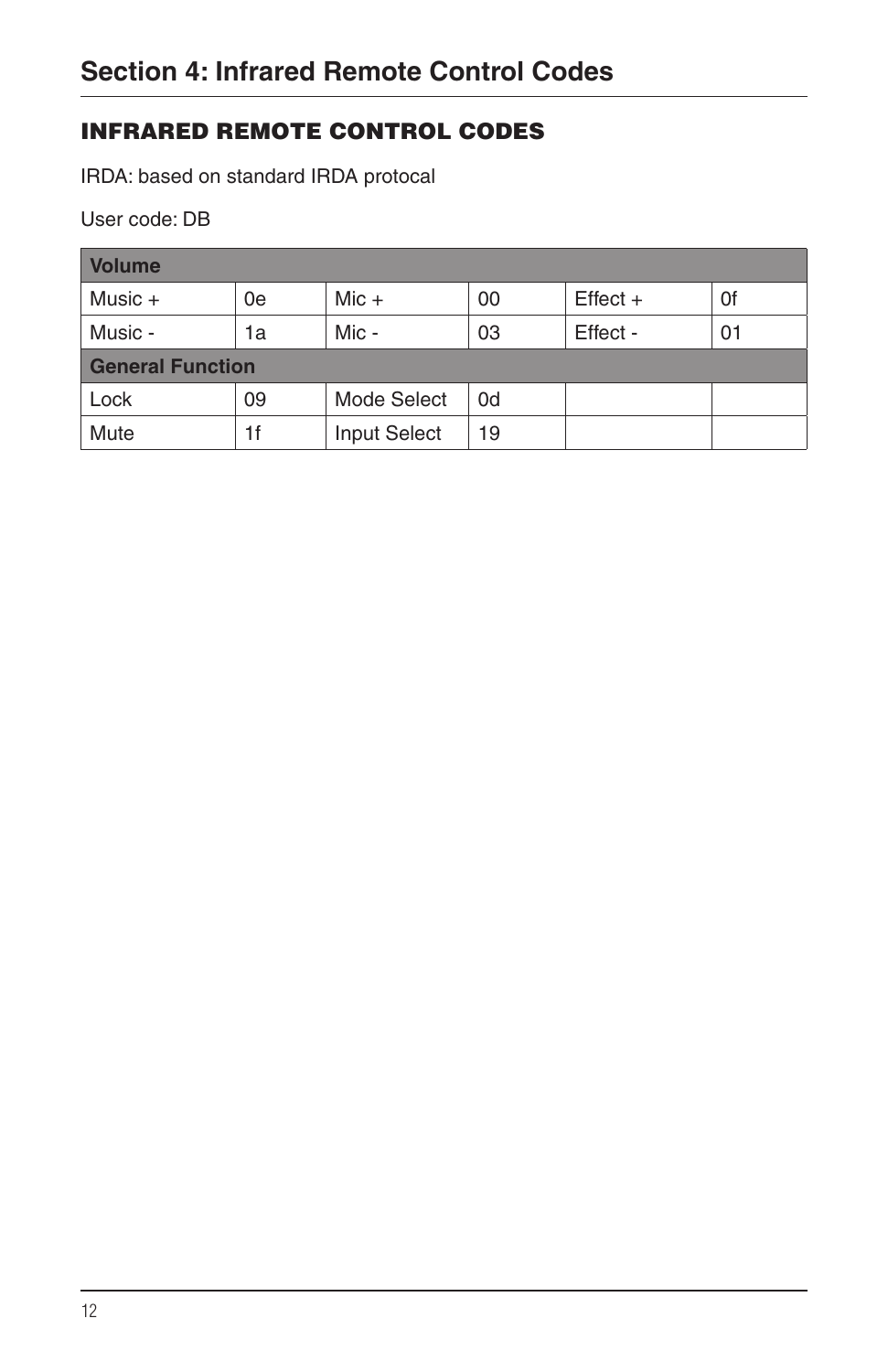# **SPECIFICATIONS**

| <b>Audio Inputs</b>      |                                                              |  |  |
|--------------------------|--------------------------------------------------------------|--|--|
| Mic input type           | 3 x 1/4" unbalanced                                          |  |  |
| Impedance                | 7.5K Ohms                                                    |  |  |
| EIN                      | <-110dBu, 20KHz Bandwidth                                    |  |  |
| Level control            | $-\infty$ to $+0.8$ dBu                                      |  |  |
| Line input type          | RCA unbalanced, left & right                                 |  |  |
| Impedance                | 10K Ohms                                                     |  |  |
| <b>Audio Outputs</b>     |                                                              |  |  |
| XLR output type          | Unbalanced                                                   |  |  |
| Level                    | 0dBu Nominal, +14.2dBu Maximum                               |  |  |
| Impedance                | 50 Ohms                                                      |  |  |
| RCA output type          | Unbalanced, left & right                                     |  |  |
| Level                    | +17.6dBu Maximum@Mic input,<br>+13.4dBu Maximum@Music input  |  |  |
| Impedance                | 115 Ohms                                                     |  |  |
| <b>Audio Performance</b> |                                                              |  |  |
| Frequency response       | 20Hz~20KHz ≤ ±1.0dB                                          |  |  |
| THD+N                    | <0.06% 20Hz to 20KHz                                         |  |  |
| Dynamic range            | $>100$ d $B$                                                 |  |  |
| A/D conversion           | 24bit, 48KHz                                                 |  |  |
| DSP processor            | High performance 32-bit/40-bit floating-point pro-<br>cessor |  |  |
| <b>Infrared Receiver</b> |                                                              |  |  |
| Carrier frequency        | 38KHz                                                        |  |  |
| Format                   | <b>NEC</b>                                                   |  |  |
| Distance                 | Device dependent                                             |  |  |
| Angle                    | Device dependent                                             |  |  |
| <b>Others</b>            |                                                              |  |  |
| Computer connection      | <b>USB 2.0</b>                                               |  |  |
| AC power supply          | AC 220V/50Hz                                                 |  |  |
| Dimensions (W X D X H)   | 485 X 205 X 47mm                                             |  |  |
| Net weight               | $2.8$ Kg                                                     |  |  |
| Gross weight             | 3.47Kg                                                       |  |  |

To get more information about this product or to download its control software, please go to www.jblpro.com.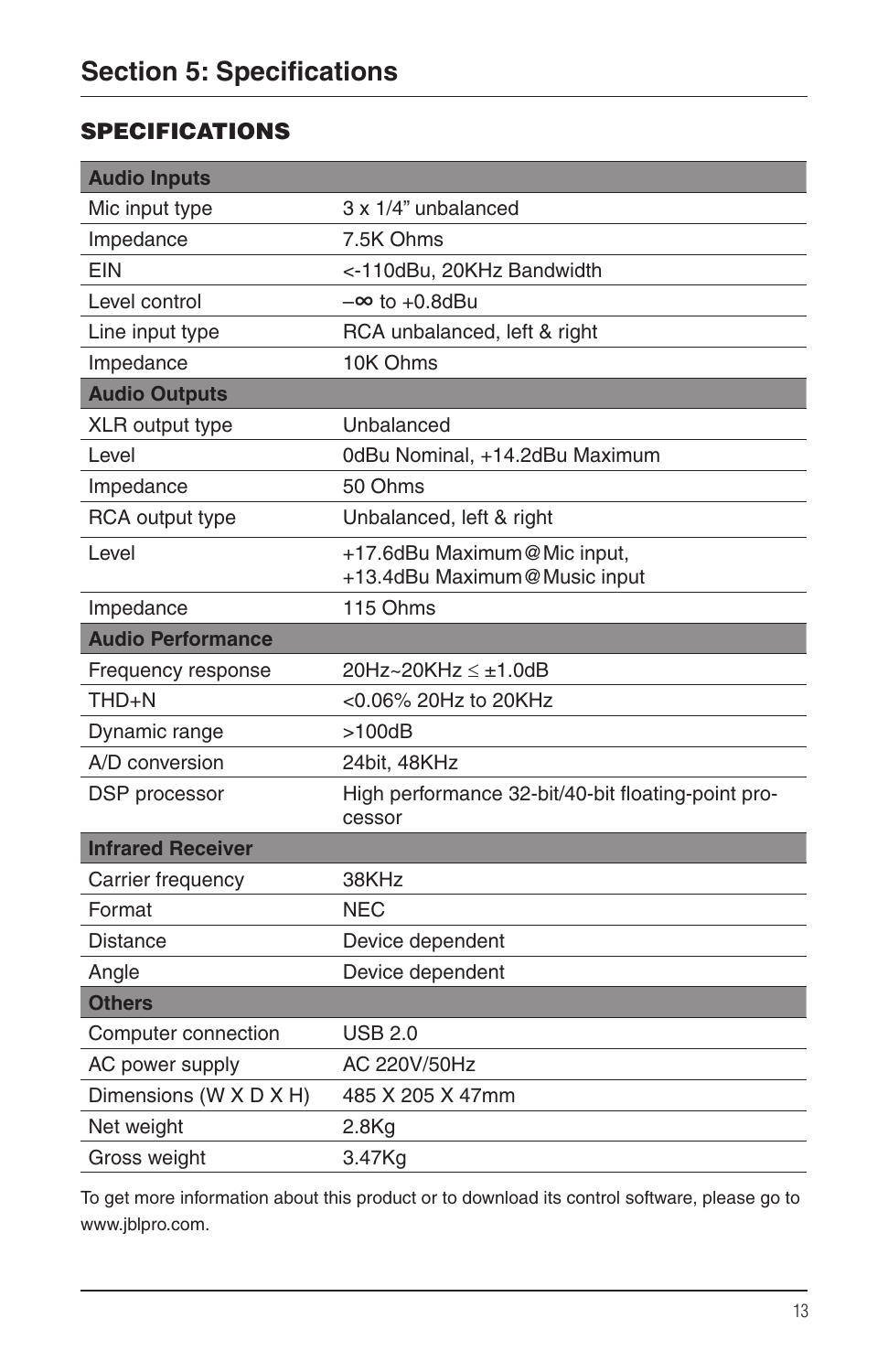# WARRANTY INFORMATION

The JBL Limited Warranty on KX180 Digital Processor is in effect for one (1) years from the date of the first consumer purchase.

#### **Who Is Protected By This Warranty?**

Your JBL Warranty protects the original owner and all subsequent owners so long as: A) Your JBL product has been purchased in China Sales Area (This Warranty does not apply to JBL products purchased elsewhere. Other purchasers should contact the local JBL distributor for warranty information.); and B) The original dated bill of sale is presented whenever warranty service is required.

#### **What Does The JBL Warranty Cover?**

Except as specified below, your JBL Warranty covers all defects in material and workmanship. The following are not covered: Damage caused by accident, misuse, abuse, product modification or neglect; damage occurring during shipment; damage resulting from failure to follow instructions contained in your Instruction Manual; damage resulting from the performance of repairs by someone not authorized by JBL; claims based upon any misrepresentations by the seller; any JBL product on which the serial number has been defaced, modified or removed.

#### **Who Pays For What?**

JBL will pay all labor and material expenses for all repairs covered by this warranty. Please be sure to save the original shipping cartons because a charge will be made if replacement cartons are requested. Payment of shipping charges is discussed in the next section of this warranty.

#### **How To Obtain Warranty Performance?**

If your JBL product ever needs service, please contact your local JBL distributor, authorized Harman Professional service center or Harman Professional China Service Center (Hotline: 400 166 7806). You'll need to present the original bill of sale to establish the date of purchase. Please do not ship your JBL product to our Customer Service Center without prior authorization. You are responsible for transporting your product for repair or arranging for its transportation and for payment of any initial shipping charges. However, we will pay the return shipping charges if repairs are covered by the warranty.

#### **Limitation of Implied Warranties**

ALL IMPLIED WARRANTIES, INCLUDING WARRANTIES OF MERCHANTABIL-ITY AND FITNESS FOR PARTICULAR PURPOSE, ARE LIMITED IN DURATION TO THE LENGTH OF THIS WARRANTY.

## **EXCLUSION OF CERTAIN DAMAGES**

JBL'S LIABILITY IS LIMITED TO THE REPAIR OR REPLACEMENT, AT OUR OPTION, OF ANY DEFECTIVE PRODUCT AND SHALL NOT INCLUDE INCI-DENTAL OR CONSEQUENTIAL DAMAGES OF ANY KIND. SOME STATES DO NOT ALLOW LIMITATIONS ON HOW LONG AN IMPLIED WARRANTY LASTS AND/OR DO NOT ALLOW THE EXCLUSION OF INCIDENTAL OR CONSE-QUENTIAL DAMAGES, SO THE ABOVE LIMITATIONS AND EXCLUSIONS MAY NOT APPLY TO YOU. THIS WARRANTY GIVES YOU SPECIFIC LEGAL RIGHTS, AND YOU MAY ALSO HAVE OTHER RIGHTS, WHICH VARY, FROM STATE TO STATE.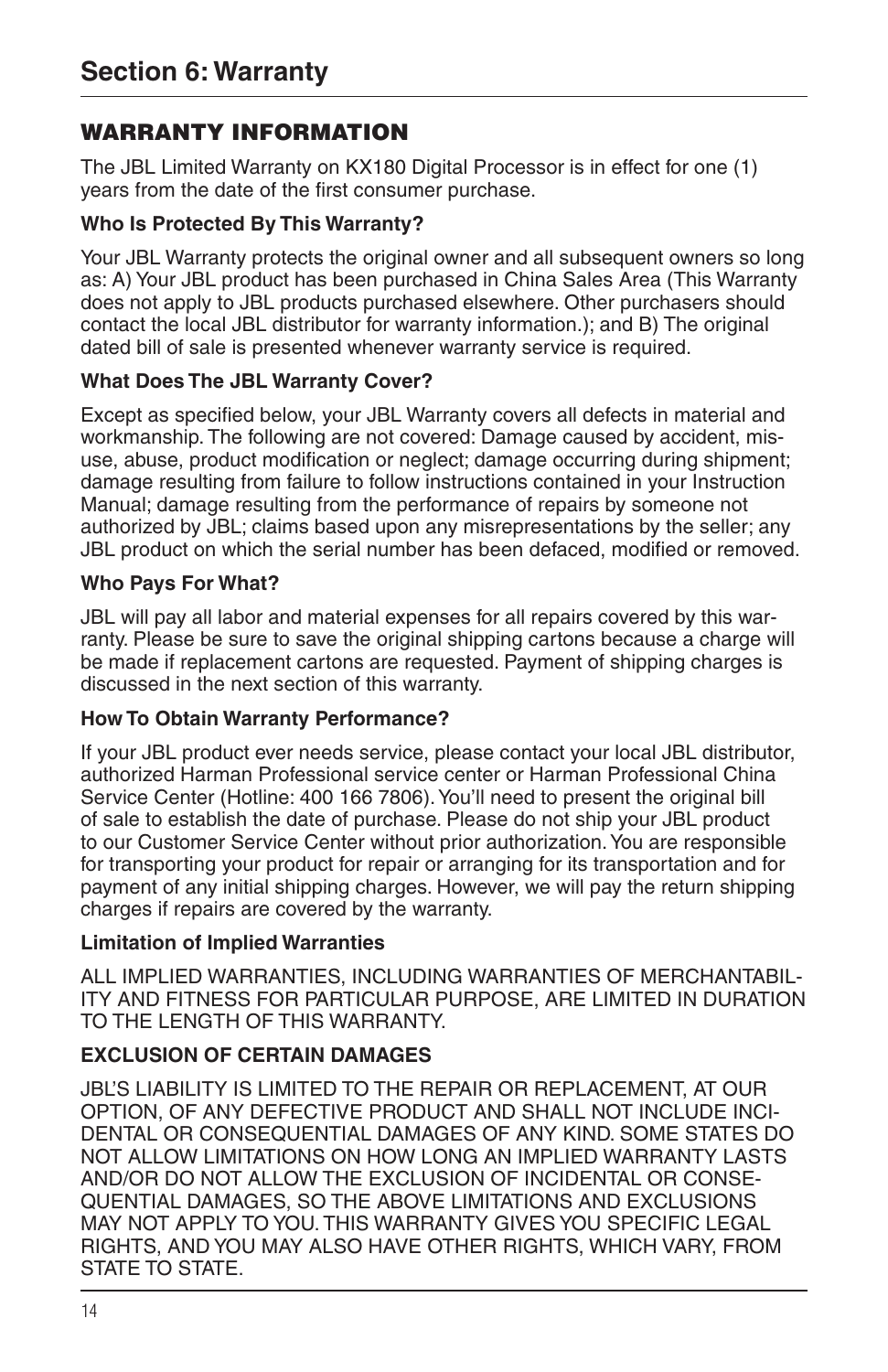# **SERVICE**

# **PROFESSIONAL CONTACTS**

Contact the JBL Professional Distributor in your area.

A complete list of JBL Professional international distributors is available at www. jblpro.com.

#### **CUSTOMER SERVICE**

400 166 7806 Monday - Friday 9:00am - 6:00pm

#### **WEBSITE**

www.jblpro.com

## **PRODUCT REGISTRATION**

Register your product online at www.jblpro.com/registration.